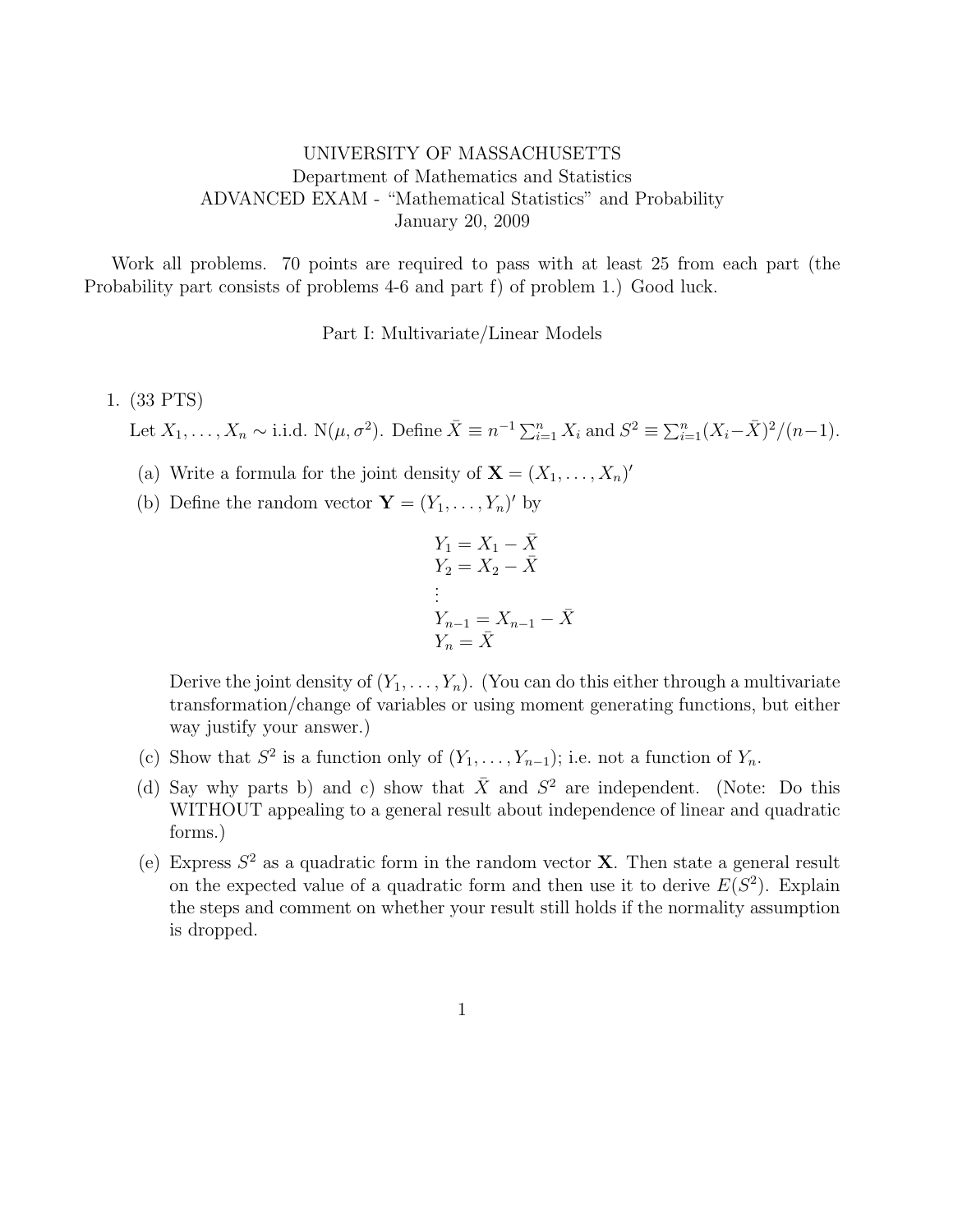- (f) Now drop the normality assumption and assume  $E(X_i^3) = \theta_3$  and  $E(X_i^4) = \theta_4$ . State the general multivariate central limit theorem. Then use it as a starting point to derive the joint asymptotic distribution of  $\bar{X}$  and  $S^2$ . (Hint: work with  $\sum_i X_i/n$ and  $\sum_i X_i^2/n$  to start).
- 2. (15 PTS) An  $n \times n$  square matrix **A** is defined to be positive semidefinite (p.s.d.) if i)  $\mathbf{A} = \mathbf{A}'$  (where ' denotes transpose) and ii) for any  $\mathbf{y}$   $(n \times 1)$ ,  $\mathbf{y}' \mathbf{A} \mathbf{y} \geq 0$  and for at least one  $y \neq 0$ ,  $y'Ay = 0$ . It is defined to be positive definite (p.d.) if  $A = A'$  and for all  $y \neq 0$ ,  $y'Ay > 0$ . It is defined to be non-negative if it is either p.s.d. or p.d.
	- (a) Explain why the covariance matrix, say  $\Sigma$ , of a random vector **X** (with each component having non-zero variance) must be non-negative.
	- (b) If  $\Sigma$  is p.s.d. rather than p.d., what, if anything, does that say about the components of X? Be as specific as you can in your answer.
	- (c) Suppose that A is p.d. State and prove a result about the characteristic roots of A (you can state and use without proof the "spectral decomposition theorem"; you may know it by another name but it relates  $A$  to an orthogonal matrix and the characteristic roots of  $\bf{A}$ ). Then use this result to argue that  $\bf{A}$  can be written as  $\Gamma\Gamma'$ , where  $\Gamma$  is an  $n \times n$  non-singular matrix.
	- (d) Suppose **X** is multivariate normal with mean vector  $\mu$  and covariance  $\Sigma$  where  $\Sigma$  is non-singular. Find a new random vector  $Z$ , which is a function of  $X$ , such that  $Z$  is normal with mean **0** and covariance **I** (the identity matrix). You can use the result from the previous part.
- 3. (12 PTS) Consider

$$
\left[\begin{array}{c} Y \\ \mathbf{X} \end{array}\right] \sim N\left(\begin{array}{c} \mu_Y \\ \mu_X \end{array}\right], \left[\begin{array}{cc} \sigma_Y^2 & \sigma_{YX} \\ \sigma'_{YX} & \Sigma_{XX} \end{array}\right]).
$$

The covariance matrix is assumed non-singular.

Define  $W = \mu_y + \sigma_{YX}(\mathbf{X} - \boldsymbol{\mu}_X).$ 

- (a) Find  $Cov(Y, W)$  and then use this to find the correlation between Y and W (this is called the multiple correlation between  $Y$  and the vector  $X$ ).
- (b) Derive the conditional distribution of Y given  $X = x$ . If you can't do the derivation at least state the result.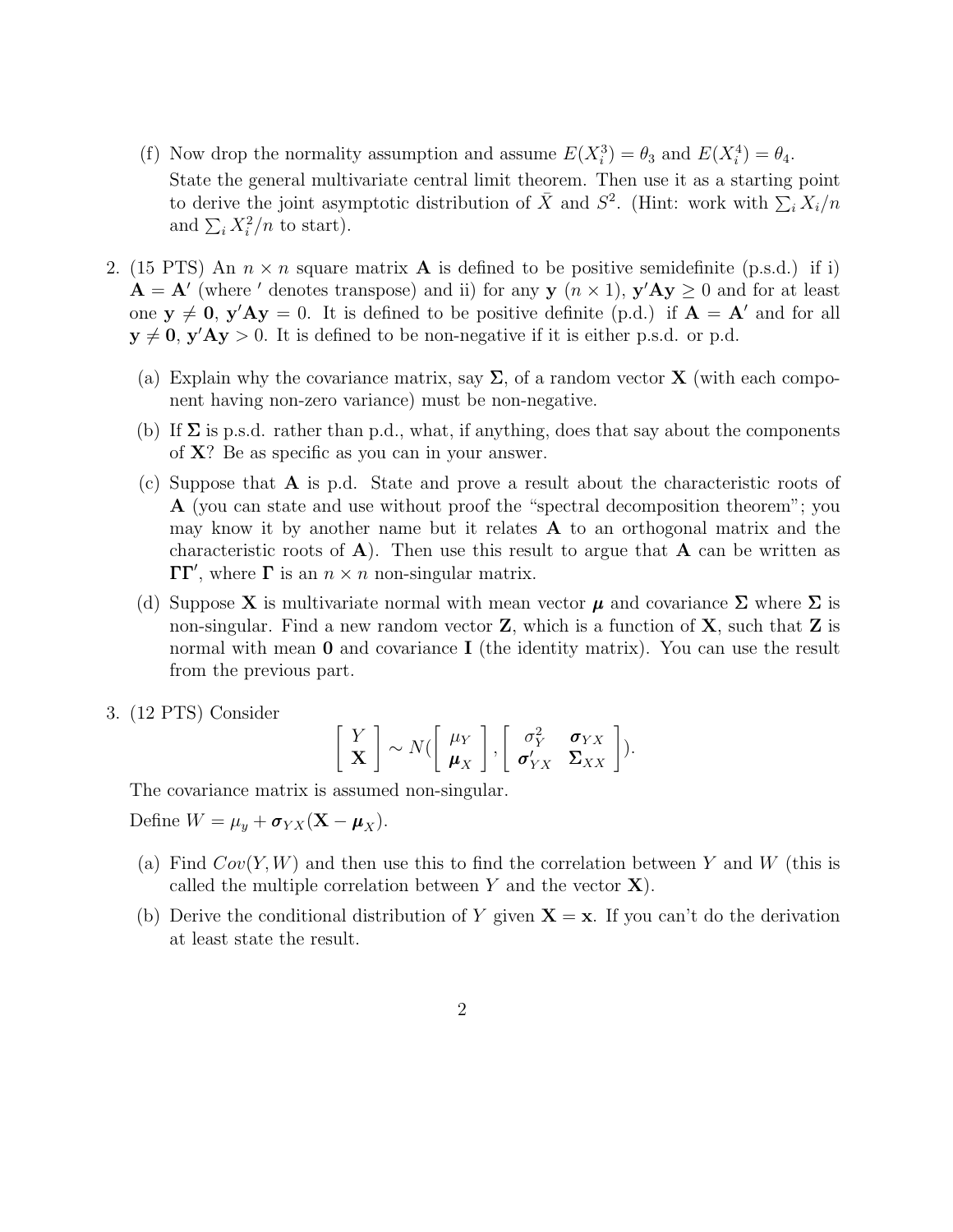Hint: If

$$
B = \left[ \begin{array}{cc} B_{11} & B_{12} \\ B_{21} & B_{22} \end{array} \right]
$$

is a non-singular matrix, with each of  $\mathcal{B}_{11}$  and  $\mathcal{B}_{22}$  also non-singular, then

$$
B^{-1} = \left[ \begin{bmatrix} B_{11} - B_{12}B_{22}^{-1}B_{21} \end{bmatrix}^{-1} -B_{11}^{-1}B_{12} \left[ B_{22} - B_{21}B_{11}^{-1}B_{12} \right]^{-1} \right] - B_{22}^{-1}B_{21} \left[ B_{11} - B_{12}B_{22}^{-1}B_{21} \right]^{-1} \left[ B_{22} - B_{21}B_{11}^{-1}B_{12} \right]^{-1} \right].
$$